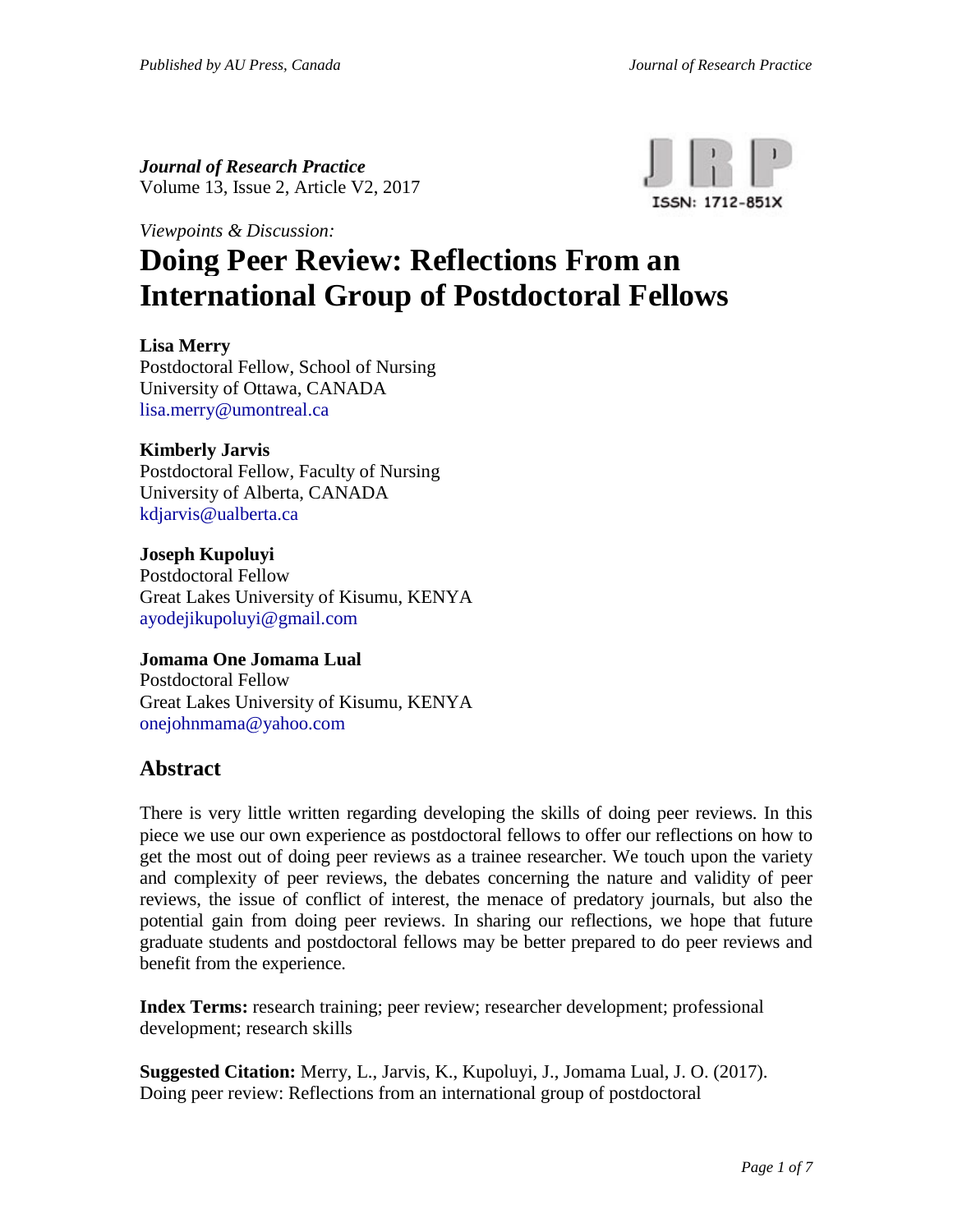fellows. *Journal of Research Practice*, *13*(2), Article V2. Retrieved from <http://jrp.icaap.org/index.php/jrp/article/view/579/475>

# **1. Introduction**

Peer review is the process by which manuscripts are accepted by journals, abstracts are selected for conferences, and grants are approved for funding. It is critical to the research process as it determines what knowledge is generated and disseminated (Lee, Sugimoto, Zhang, & Cronin, 2013; Mayden, 2012). All academics have a responsibility to participate in peer review although many educational institutions do not provide any formal training to graduate students or postdoctoral fellows about how to be an effective peer reviewer (Provenzale & Stanley, 2006). We are four postdoctoral fellows from Canada, Nigeria, and South Sudan. Our backgrounds are diverse, including nursing, medicine, demography and social statistics, and epidemiology, and we are all working in global health. In this reflection we share our insight and provide suggestions on how novice reviewers, like ourselves, may get the most out of the experience of doing peer review. We emphasize in particular, the role of the mentor/supervisor in enhancing this experience.

## **2. What Does the Peer-Review Process Involve?**

The process of peer review usually begins with an invitation from the journal, funding agency, or conference organizers. It is acceptable to say "No" but it is always best to respond promptly so that the journal/granting agency/conference organizers can begin the search for someone else. This ensures that the review process is not extended and acceptance or rejection of the work is not delayed.

Generally, the role of a reviewer is to provide a constructive critique, including the strengths, limitations, and areas for improvement (Mayden, 2012; Provenzale & Stanley, 2006). The critique is typically based on the journal/granting agency/conference's aim and scope, and the scientific soundness of the work. Feedback is usually provided in a written format, although for grants there may be a forum where reviewers have an opportunity to discuss their reviews verbally. Reviewers are given a form with general and broad items to respond to, such as the significance, ethical issues, and methodological quality of the research, leaving considerable discretion to the reviewer on how to complete the review. The extent of a reviewer's comments can vary—some give detailed feedback, including comments on suggested edits for manuscripts and improvement of grant proposals, while others provide only brief remarks. Important to note, is that concerns or other feedback that are not to be shared with the authors/researchers, may be sent separately to the editors/funders/conference organizers, usually in a designated section. For all types of work reviewed (abstract, manuscript, or grant proposal), the reviewer is asked to advise by score, rank, and/or direct decision, whether the work should be accepted or rejected.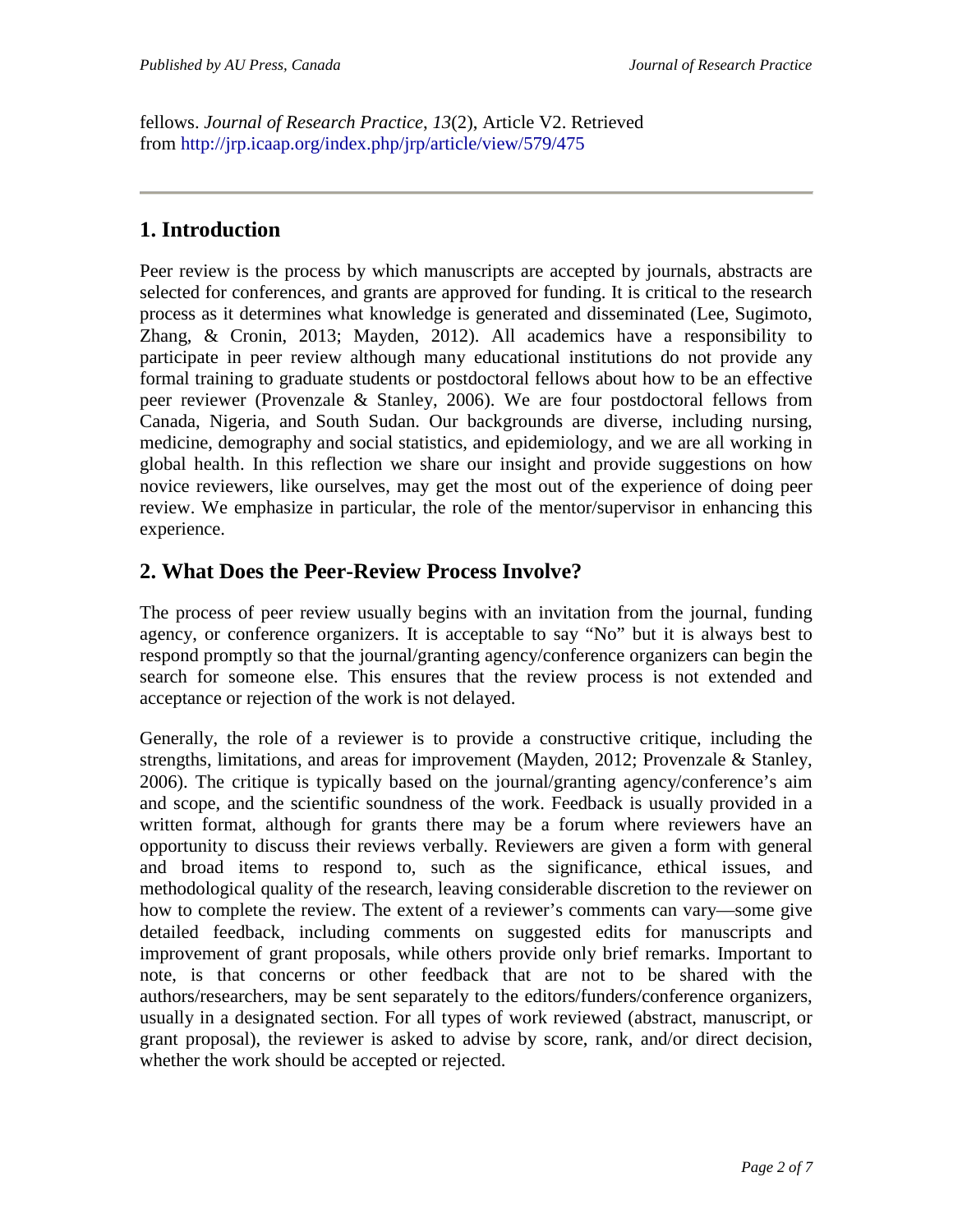Completing a proper, thorough review can take several hours (Black, Van Rooyen, Godlee, Smith, & Evans, 1998); novice reviewers should anticipate that it could take much longer. Our experience is that it can take a full day to review, write up recommendations, and complete the required journal/granting agency/conference documentation (usually, online forms). For journal articles, a reviewer may also be asked to review a revised submission if a revision was recommended in the previous round. For grants the expectation may be to sit on a committee and to review multiple applications (up to 10) and attend a face-to-face meeting, which may be one to two days in length. Additional time beyond the initial review itself is therefore needed in these circumstances.

To have a sense of the length and depth of a review (for manuscripts), and process time, open-access journals are a good resource as there are many that publish reviewers' comments and the timeline from submission to publication (e.g., several journals published by [BioMed Central\)](https://www.biomedcentral.com/journals-a-z). Some journals may provide feedback on peer reviews or offer training and/or may share the reviews of others who reviewed the same manuscript. Similarly, if you sit on a grant review committee, you may have the opportunity to hear and read others' reviews. Some funding agencies also offer observer programs to help researchers gain a better understanding of the peer-review process followed for grant proposals (Canadian Institutes of Health Research, 2017). As an observer, a trainee or young researcher may review applications and sit-in on the discussions of the review panel.

Asking supervisors or mentors for guidance is also a good method of learning to do peer reviews. This may include asking supervisors or mentors to show reviews they have done and/or having them act as co-reviewers. Reviewing with a peer, who is also in the learning process, is another effective way to learn. Any reviews that are done with a mentor or peer, however, must be reported to the journal/funding agency/conference organizers. Journals often have a place to provide this information or they may be informed in the "Comments to the Editor" section.

Trainees should be aware that there is debate about the role of reviewers, on what they should review exactly (e.g., science, ethics, writing-style, originality, and importance of the contribution), how they should comment (tone, depth), and whether or not they should even be in a position to accept or reject the work (Benos et al., 2007; Hojat, Gonnella, & Caelleigh, 2003). The utility and validity of the peer-review process itself is highly debated. There is a lot of subjectivity to the peer-review process and therefore one needs to think carefully about the role of peer reviewers as "gate-keepers" of knowledge (Hojat, Gonnella, & Caelleigh, 2003). If the science is sound and there are no ethical concerns, it is not always clear whether the work should be accepted or rejected. Many biases exist in the peer-review process, in particular it advantages research that is in English and that originates from high-income countries (Benos et al., 2007; Hojat, Gonnella, & Caelleigh, 2003). Undeniably, funding for grants is limited, so priorities need to be set which results in many studies not being funded. Similarly, conferences are restricted by time and space for presentations. In the case of manuscripts, however, there is a debate on whether there should be limitations on what is published especially with the advent of open-access journals and repositories (Ralph, 2016).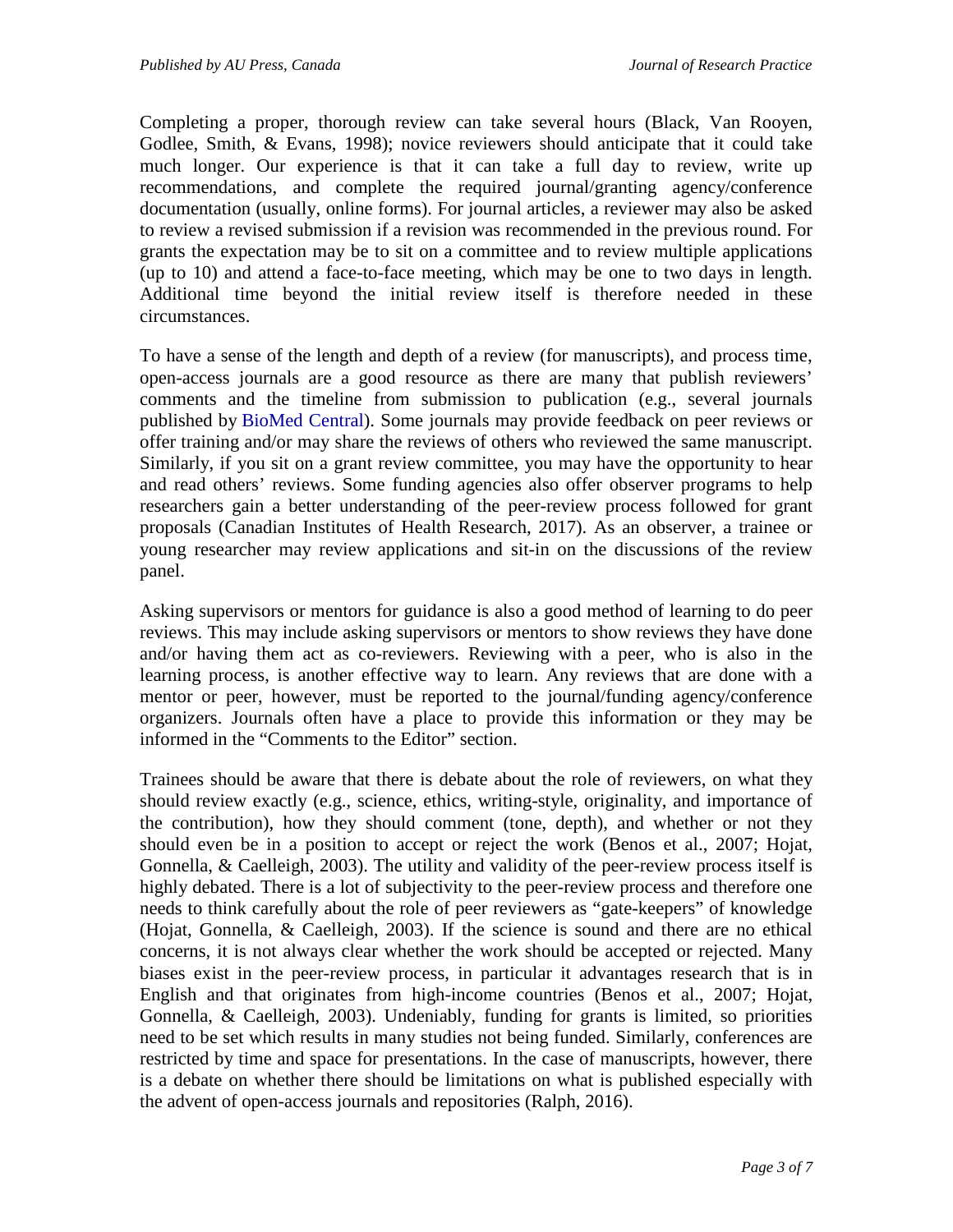#### **3. How to Decide Which Review Requests to Accept?**

Reviewers are invited based on their expertise in specific content areas as well as their methodological knowledge. Before agreeing to review, one should ask whether one has sufficient knowledge to provide constructive feedback on the work. It is possible however to review even if one is not an expert in both the content area and the methodology, however, the review comments should be limited to what the reviewer thinks they are able to comment on.

Reviewers must also consider if they have any *conflict of interest* that might hamper the objectivity of their critique. Reviewers have to decline to review manuscripts when the circumstances of the review prevent balanced judgment, or benefit the reviewer personally or financially. This needs to be assessed carefully. For example, being situated within the same academic institution as the author of the item to be reviewed may be considered as a conflict of interest in some instances.

Trainee researchers may want to prioritize reviewing work that is of interest to them. For journal manuscripts, the prestige or impact factor of the journal may be considered. This has its limitations however, because articles in some research fields and articles using some methodological approaches are published in journals with lower impact factors (Amin & Mabe, 2000). Journals from low- and middle-income countries and non-English journals may also not have impact factors to report. It is ideal to get a range of experiences—different journals/funding agencies/conferences as well as types of review, grants/manuscripts/abstracts. If one needs to choose, reviewing manuscripts and grants may be more beneficial than reviewing conference abstracts, in terms of learning and gaining experience in how to do peer reviews.

One may also select to review for journals where one has published, or for granting agencies which have funded one's research in the past. It is not uncommon to be asked by a journal to review shortly after one has published in it and, likewise, not uncommon to be asked by a funding agency to review shortly after one's research has been funded. Similarly, one may choose to review for conferences organized by scholarly/professional associations where one is a member.

Lastly, it is important to note that some journals publish peer reviews and peer commentaries together with the manuscript, and if one does not feel comfortable having their comments made public, they should make it known to the journals in question. One also needs to be cognizant of "predatory journals." The number of questionable journals is increasing worldwide. One should not accept to review for any of these journals as doing so may undermine one's credibility and reputation (Kearney, 2015).

## **4. Research Training and Peer-Review Expectations**

There is no set number regarding how many peer reviews a graduate student or postdoctoral fellow should do during their research training. There are a number of factors to consider. For example, it will depend on the type and length of the graduate or training program. More rigid and shorter graduate/training programs provide less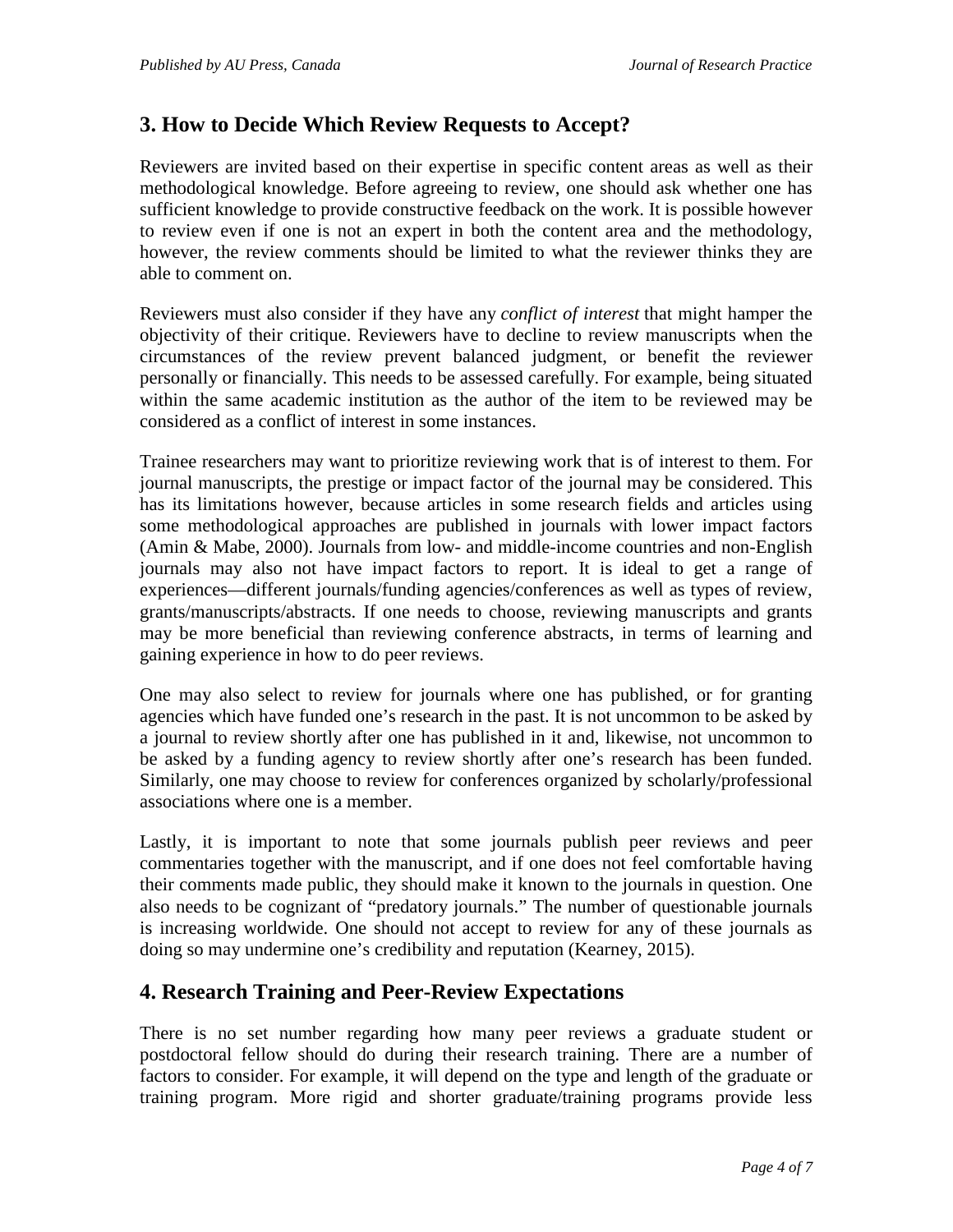opportunity for doing extracurricular research activities such as peer reviewing. It may also depend on the field and discipline. There may be greater expectations to participate in this type of activity in certain research areas and disciplines compared to others. The position one plans to apply for following one's research training should be kept in mind as well. Peer review is a required skill in academia but may be less obligatory for an administrative position, for example. The skill however is valuable and transferable across most positions.

A mentor or supervisor is in a good position to advise on the number of reviews a trainee researcher should do. It will be based on workload and other commitments, level of research experience, writing abilities, and availability of mentoring capacity (if considerable support is needed). If one has more experience, one may accept to do more reviews. However, if one is being asked frequently by journals or funding agencies, it may not be wise to say "Yes" to every opportunity. While it is advantageous to hone one's peer-review skills, it should not be at the expense of engaging in other activities that may be more advantageous for one's research career (e.g., applying for a grant). The number of reviews each of us did in the last year ranged from 0 to 10.

## **5. Research Training and Enhancing Peer-Review Opportunities**

Where to begin if one has never been asked to do a peer review? There are different ways that a graduate student or postdoctoral fellow can seek out peer-review opportunities. The first is to ask a supervisor. It is likely that a supervisor has many requests to review manuscripts or research proposals and could include their student/fellow in one of these activities. It is best to let the supervisor know of one's interest when they first meet to plan their research training and objectives so that the supervisor may then identify reviews that are most suitable based on the student/fellow's expertise and select those that fit with other planned activities.

A second way to be asked to do reviews is through publishing and receiving grants. When one submits an article to a journal or receives funding they may be asked to submit profile data that describe one's areas of interest and expertise. The journal/funding agency will ask if they are interested in being a reviewer and if one agrees, their name is then added to the reviewer pool. Once one publishes articles and presents one's work at conferences, one will also begin to become known in the field and one's name may be put forward by other researchers to review their manuscripts or proposals.

A third way to find peer-review opportunities is through networking. If a supervisor or other colleagues know of the student/fellow's interest in doing reviews, they may then suggest the student/fellow's name to journals or granting agencies. Participating as a reviewer of abstracts for conferences may be a first step in doing peer reviews to learn the skill and put one's name out there for more involved reviews (for journals and granting agencies). It is also a good idea to join listservs (funding agencies, research groups, and scholarly/professional associations) that may put calls out for reviewers for grant competitions, journal manuscripts, or conference abstracts.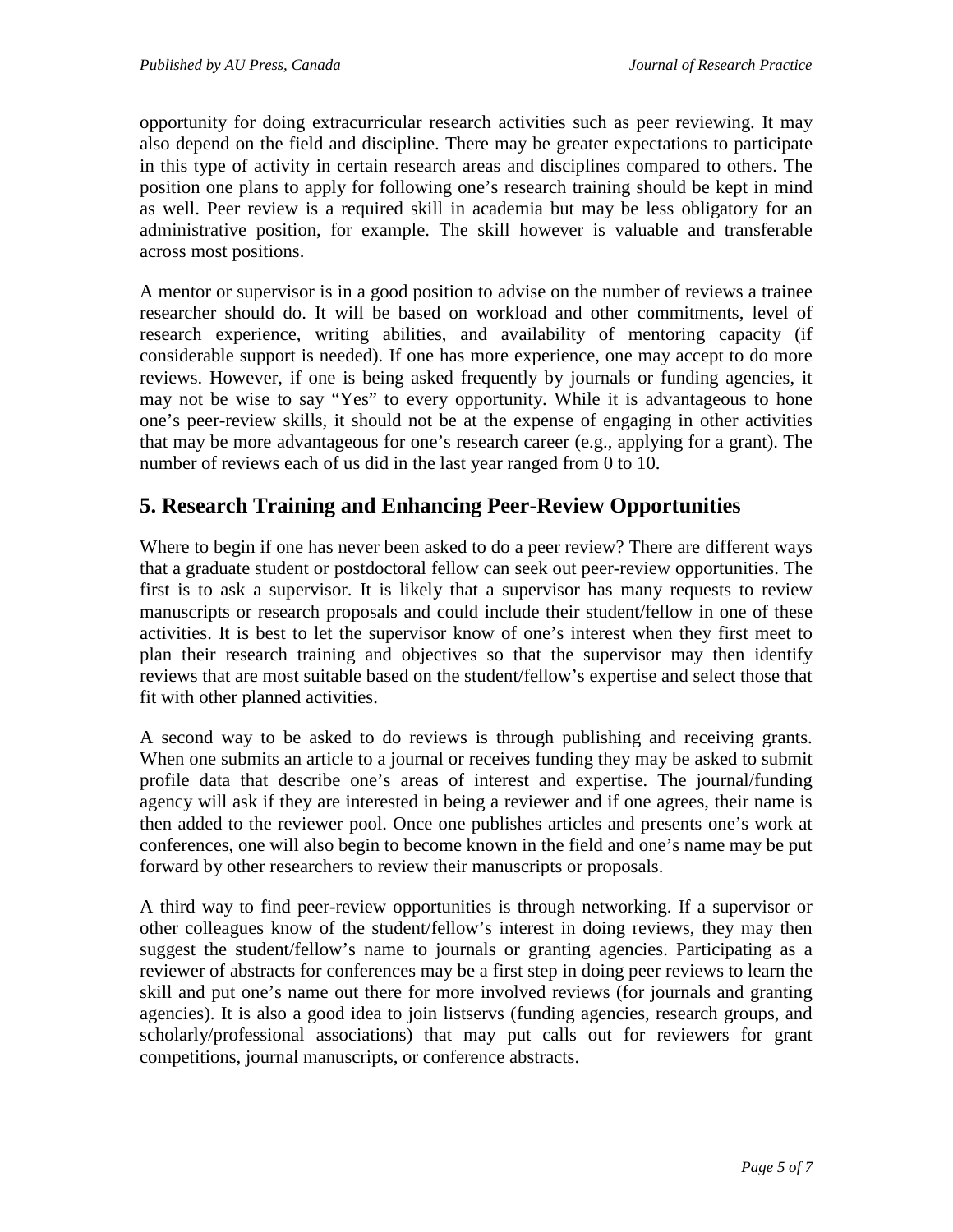A fourth possibility for being a reviewer is to contact journals and granting agencies directly and offering one's services.

## **6. What Does a Trainee Gain From Doing Peer Review?**

Reviewing papers, grants and abstracts is beneficial to a successful career in academia. Peer review provides an opportunity for the research trainee to update their knowledge and expose them to what other scholars are doing in their field of study. It is helpful for informing their work and to know how one can build on what others are doing. It might be a way to identify opportunities for future collaborations. It is also a means to improve one's writing skills, to see different types of articles/grants and writing styles, and to learn more about publication and funding processes. Giving constructive feedback is an important and required skill for academics; it is needed for providing feedback to peers and also in the context of teaching/mentoring students and trainees. Doing peer reviews is also a welcome addition to one's curriculum vitae, especially if one is planning on applying for an academic position.

## **7. Conclusion**

Graduate and postgraduate training is a time to develop skills for a career in academia or for leadership positions. Peer review is an essential skill to develop because it fosters analytical and critical thinking, effective written and oral communication, and interpersonal skills. Supervisors and mentors can provide opportunities and assist trainees in a number of ways to develop peer-review skills. In sharing our reflections, we hope that future graduate students and postdoctoral fellows may be better prepared to do peer reviews and benefit from the experience.

#### **References**

- Amin, M., & Mabe, M. (2000, October). Impact factors: Use and abuse. *Perspectives in Publishing*, *1*, 1-6. Reprinted March 2004 in *International Journal of Environmental Science and Technology*, *1*(1), 1-6.
- Benos, D. J., Bashari, E., Chaves, J. M., Gaggar, A., Kapoor, N., LaFrance, M., . . . Polter, A. (2007). The ups and downs of peer review. *Advances in Physiology Education*, *31*(2), 145-152.
- Black, N., Van Rooyen, S., Godlee, F., Smith, R., & Evans, S. (1998). What makes a good reviewer and a good review for a general medical journal? *Journal of the American Medical Association*, *280*(3), 231-233. Retrieved December 6, 2017, from <https://jamanetwork.com/journals/jama/fullarticle/187762>
- Canadian Institutes of Health Research. (2017, August 22). *Opportunity for early career investigators: Call for expressions of interest*. Retrieved November 10, 2017, from <http://www.cihr-irsc.gc.ca/e/50206.html>